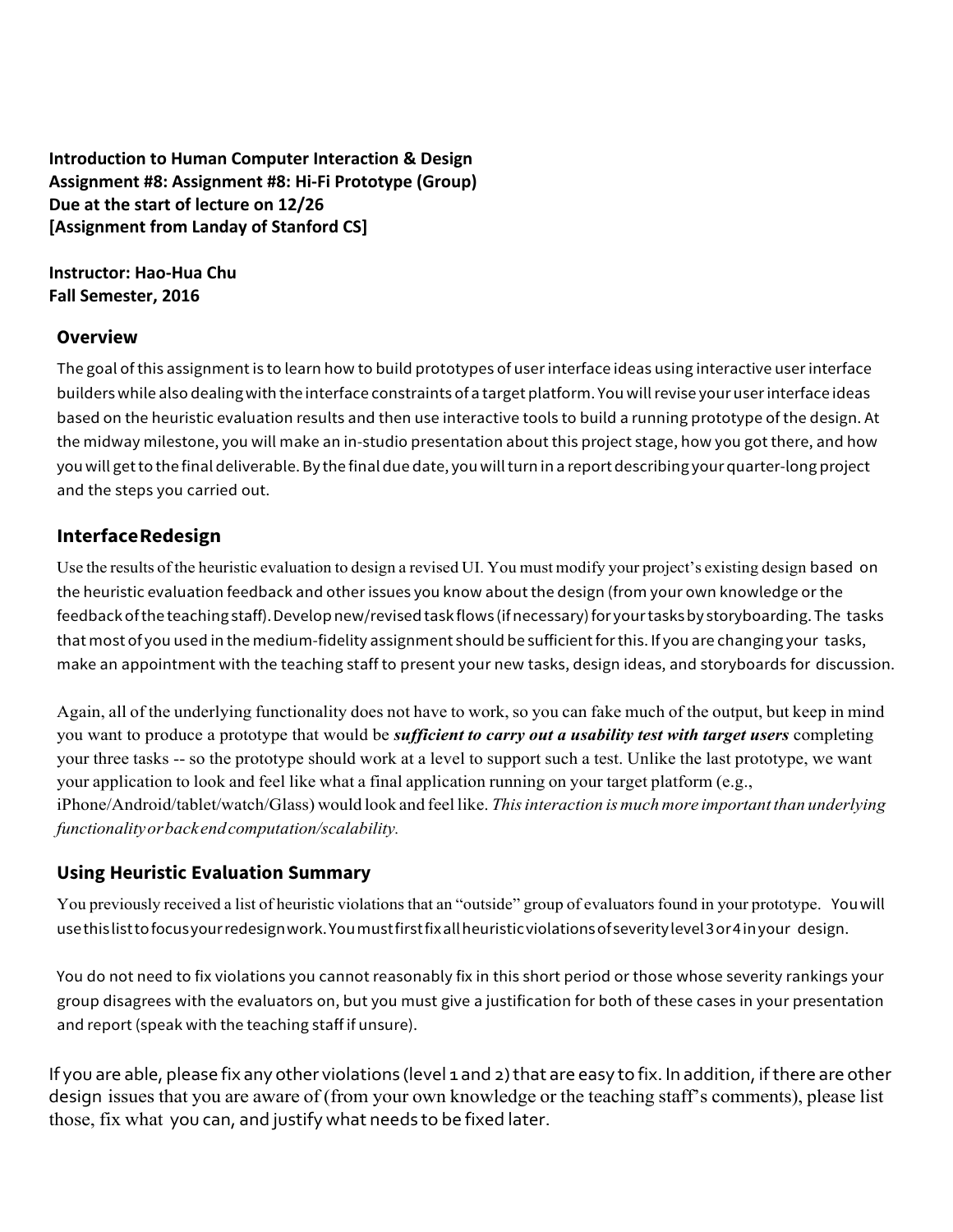# **Quality Required for Usability Testing**

In addition to fixing major usability problems, you must make sure your prototype will be sufficientto use in a usability test with target participants. This means that a participant (who is not in your group or in this class) should be able to use your prototype to perform the three tasks that you outlined in the write-ups from the medium-fidelity prototyping assignment.

Note: the tasks should include at least 1 simple task, 1 medium task, and 1 complex task and the tasks should be real tasks (not partial, incomplete "feature testers"). If your tasks do not meet these criteria, you must change them (talk to the teaching staff if unsure).

## **Prototype**

You should build a prototyping using a tool based on the platform (e.g., for Windows Phone one would use Microsoft Visual Studio, for Android one might use droiddraw, ADT, appinventor, the Eclipse plug-in, etc. and foriPhone one might use Interface Builder orsomething better you've found). **Note - If you are not creating a native mobile application, and instead believe that a mobile web application is more appropriate to your project due to** technical constraints or the lack of native mobile experience (or desire/time to obtain it quickly) you must get **either theapprovalofProfessorHao.**

Your prototype should implement the three task flows that you developed for your tasks. In addition, the design of the prototype should properly account for the size, resolution, colors, standard widgets/controls and other attributes of your target platform. It is time to apply good visual design principles to your designs. You will lose points on this assignment if the design is still too unprofessional.

The underlying functionality does not have to be fully implemented. For example, applications requiring large databases of information or live social networks can instead have a sufficient number of hard-coded data points for supporting the three tasks.

You have a limited period oftime to complete this prototype, so you should focus on showing only whatis essential and try to avoid writing code where it is not necessary. You will likely have to make some difficult choices!

## **Deliverables**

- 1. Prototype: Your prototype must be accessible from your project web site. It must be accompanied by a README file that describes any installation requirements and operating instructions, including any limitations in the implementation. The prototype should ideally be executable without installing any additional software. (APK file for Android platform)
- $_{2,-}$  Report: You will submit a report of around 5-6 pages of text (with images required) online on your project web site.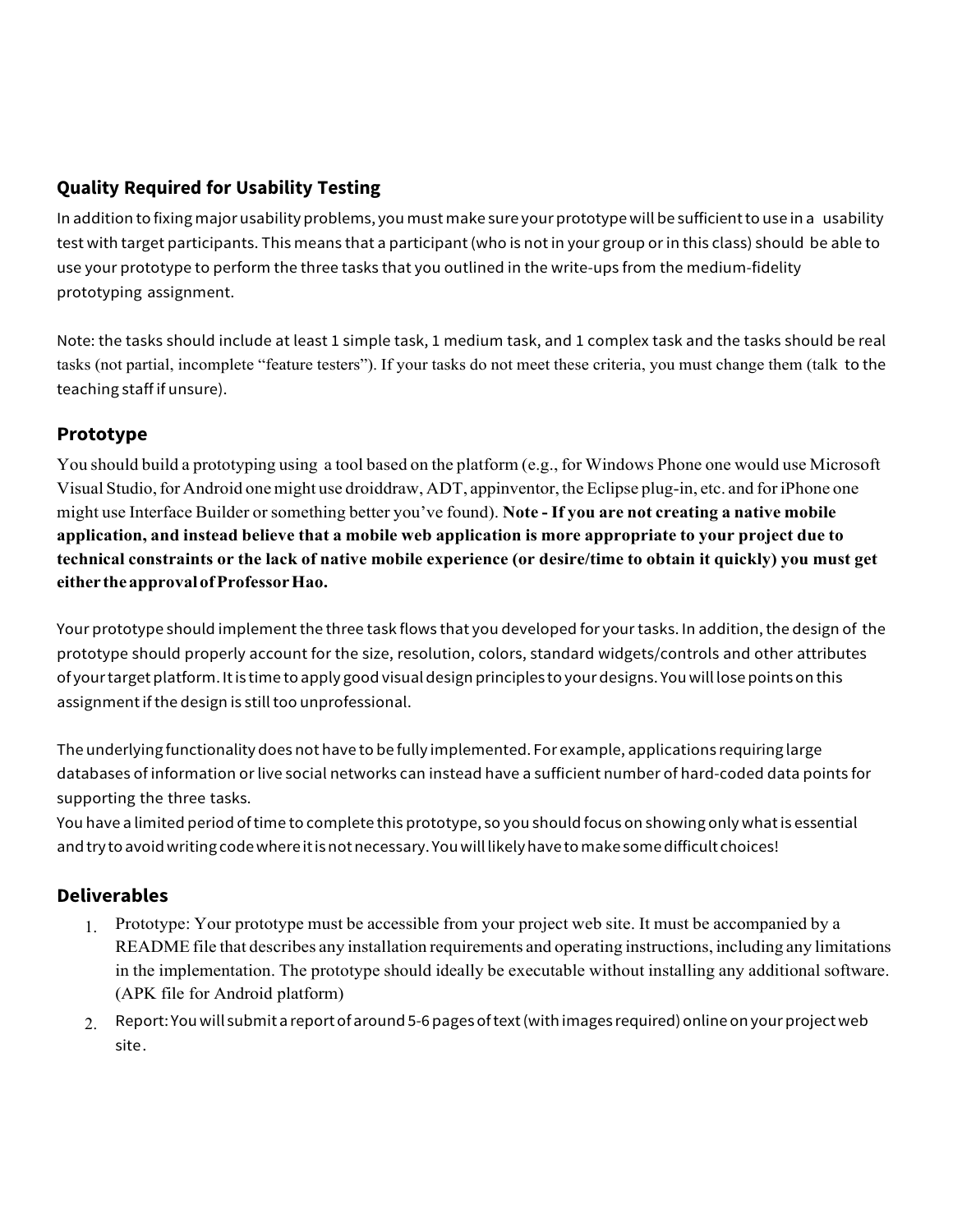#### **Report**

This is your final project report and it will be cumulative, although it will have an emphasis on this last stage. Your writeup should include a description of the UI design changes you made in this iteration and a prototype overview (including sketches, storyboards & high resolution screen shots – link thumbnails to larger images). Addressing the HE usability problems can take as much space as is necessary. The write-up should follow the below outline with separate sections for the top-level items (number of pages/section are approximate). Much of the first 3 sections can be reused from prior assignments – make sure to improve where necessary.

#### **Report Outline (5-6 pages of text plus lots of images):**

- 1. **Header** project name (1 line), team members names (w/ roles if appropriate) & a value proposition (short phrase that briefly describes what your project offers)
- 2. **ProblemandSolutionOverview(1paragraph)**
	- The need yourteam is trying to solve with this application (mission).
	- The basic approach of your solution to the above problem (w/image of design).
- 3. **Tasks & Final Interface Scenarios (1/2 page)**
	- List and describe the 3 tasks (ordered by complexity) and tell us*why* you chose each ofthem.
	- Present storyboard walkthrough of each task using final interface images

#### 4. **Design Evolution** (**1 page of text, but mainly images**)

- Show major steps in projectfrom initial sketches to final designs
- Explain reasoning/evidence behind design changes (i.e., evaluation technique & whatitfound at each stage&how you changed in response)
- leave description/discussion offinal changesdue toHE in belowsection
- 5. **Major Usability Problems Addressed (2-3 pages-- use as many as needed)**
	- Separately list eachlevel 3or 4heuristic violationalongwith the fixorreasonfornotfixing
		- be sure to *include a rationale* for each change and *compare & contrast the changes visually* (includeannotatedscreenshotsbeforeandafterforeachmajorchange)
		- reference sketches/ screenshots in descriptions
	- Listanyotherchangesyoumadeandthereasoningbehindit(e.g.,forsupportingusabilitytestordue toplatformimplementation/standardissues)

#### 6. **Prototype Implementation (3/4 page)**

- Tools (Howyoubuilttheprototype)
	- How the tools *helped*
	- How the tools *did not help*
- Wizard of Oz (Any Wizard of Oz techniques required to make it work?)
- Hard-coded Data (which pieces use are hard-coded data?)
- Whatis missing and what might you add in the future?

#### Summary (1 paragraph)